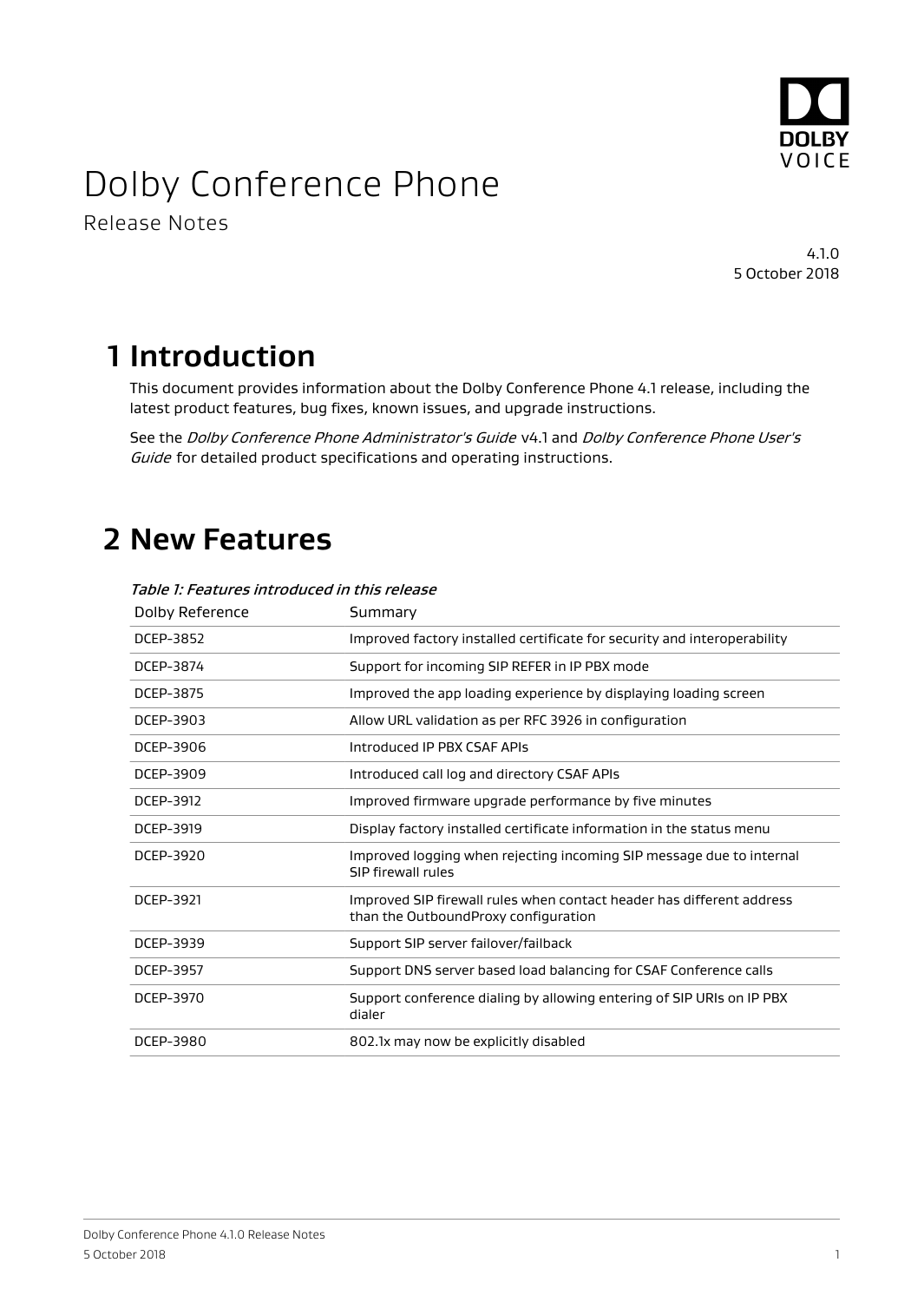### **3 Fixes**

| Dolby Reference | Summary                                                                                     |  |  |
|-----------------|---------------------------------------------------------------------------------------------|--|--|
| DCEP-3648       | Unexpected "Tunnel" state in the Conference object now mapped to<br>"Calling" state         |  |  |
| DCEP-3879       | WebSocket server does not correctly notify of client disconnections                         |  |  |
| DCEP-3901       | canSendDtmf API for peripheralModeAudio and Conference objects<br>reports wrong value       |  |  |
| DCEP-3986       | Improved SSH security by removing vulnerable ciphers from supported list                    |  |  |
| DCEP-4000       | Removed Equifax Secure Certificate Authority from the system                                |  |  |
| DCEP-4037       | The incoming call screen changes layout for a while when user End and<br>Answer second call |  |  |

#### Table 2: Fixes introduced in this release

#### **4 Notes**

Please refer to the configuration reference material in the Dolby Conference Phone Administrator's Guide v4.1 for updated configuration parameters supporting new features.

### **5 Known Issues**

| Table 3: Known Issues present in this release |         |                     |            |  |  |
|-----------------------------------------------|---------|---------------------|------------|--|--|
| Dolby Reference                               | Summary | Significance/Impact | Workaround |  |  |
| N/A                                           | N/A     | N/A                 | N/A        |  |  |

### **6 Installation and Upgrade Procedure**

The procedure described in the section titled "Upgrading and Downgrading the Software on the Dolby Conference Phone" of the Dolby Conference Phone Administrator's Guide v4.1 should be followed to install or upgrade to the firmware in this release.

#### **Copyright**

© 2018 Dolby Laboratories. All rights reserved.

#### **Dolby Laboratories, Inc.**

1275 Market Street San Francisco, CA 94103-1410 USA Telephone 415-558-0200 Fax 415-645-4000 <http://www.dolby.com>